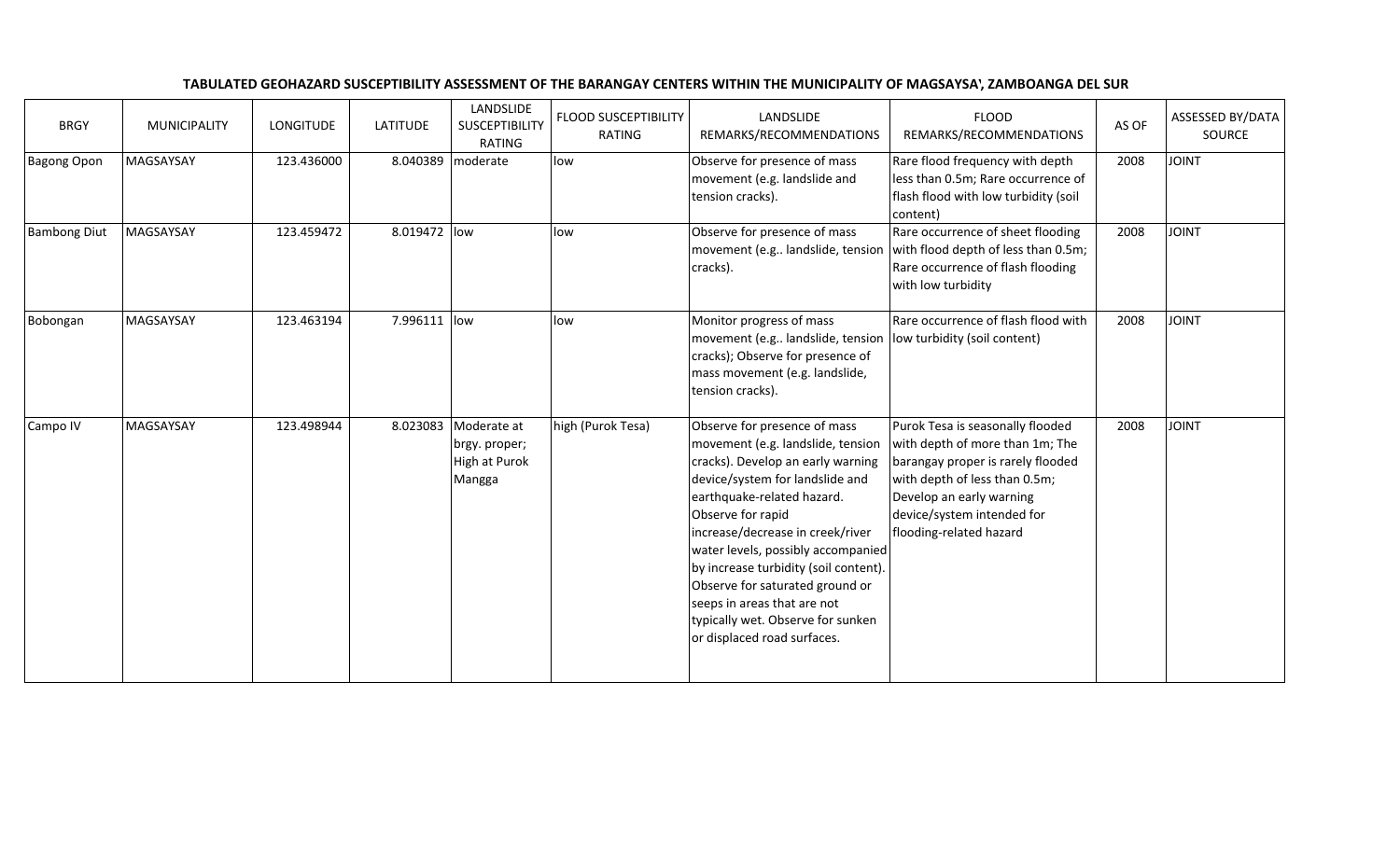| Campo V             | MAGSAYSAY | 123.487167 | 8.033361 high   |          | (ricefield)     | low (bgry. Center); high Observe for presence of mass<br>movement (e.g. landslide, tension<br>cracks). Develop an early warning<br>device/system for landslide and<br>earthquake-related hazard.<br>Identify evacuation site. Observe<br>for rapid increase/decrease in<br>creek/river water levels, possibly<br>accompanied by increase turbidity<br>(soil content). Observe for<br>saturated ground or seeps in areas<br>that are not typically wet. Observe<br>for sunken or displaced road<br>surfaces. | The barangay proper is rarely<br>flooded with depth of less than<br>0.5m; Farmlands are affected by<br>seasonal flooding with depth of<br>more than 1m; Common flash<br>flood occurrence with high<br>turbidity; Develop an early warning<br>device/system intended for<br>flooding-related hazard | 2008 | <b>JOINT</b> |
|---------------------|-----------|------------|-----------------|----------|-----------------|-------------------------------------------------------------------------------------------------------------------------------------------------------------------------------------------------------------------------------------------------------------------------------------------------------------------------------------------------------------------------------------------------------------------------------------------------------------------------------------------------------------|----------------------------------------------------------------------------------------------------------------------------------------------------------------------------------------------------------------------------------------------------------------------------------------------------|------|--------------|
| Caniangan           | MAGSAYSAY | 123.505222 | 8.002056 low    |          | none            | Observe for presence of mass<br>movement (e.g. landslide, tension<br>cracks).                                                                                                                                                                                                                                                                                                                                                                                                                               |                                                                                                                                                                                                                                                                                                    | 2008 | <b>JOINT</b> |
| Dipalusan           | MAGSAYSAY | 123.408778 | 8.011083 Low to | Moderate | low to moderate | Observe for presence of mass<br>movement (e.g. landslide, tension<br>cracks). Observe for rapid<br>increase/decrease in creek/river<br>water levels, possibly accompanied device/system intended for<br>by increase turbidity (soil content).   flooding-related hazard                                                                                                                                                                                                                                     | Flash flood is common (during<br>typhoons and heavy rainfall) with<br>moderate turbidity (soil<br>content); Develop an early warning                                                                                                                                                               | 2008 | <b>JOINT</b> |
| Eastern<br>Borongan | MAGSAYSAY | 123.481722 | 7.993694 low    |          | none            | Observe for presence of mass<br>movement (e.g. landslide, tension<br>cracks).                                                                                                                                                                                                                                                                                                                                                                                                                               |                                                                                                                                                                                                                                                                                                    | 2008 | <b>JOINT</b> |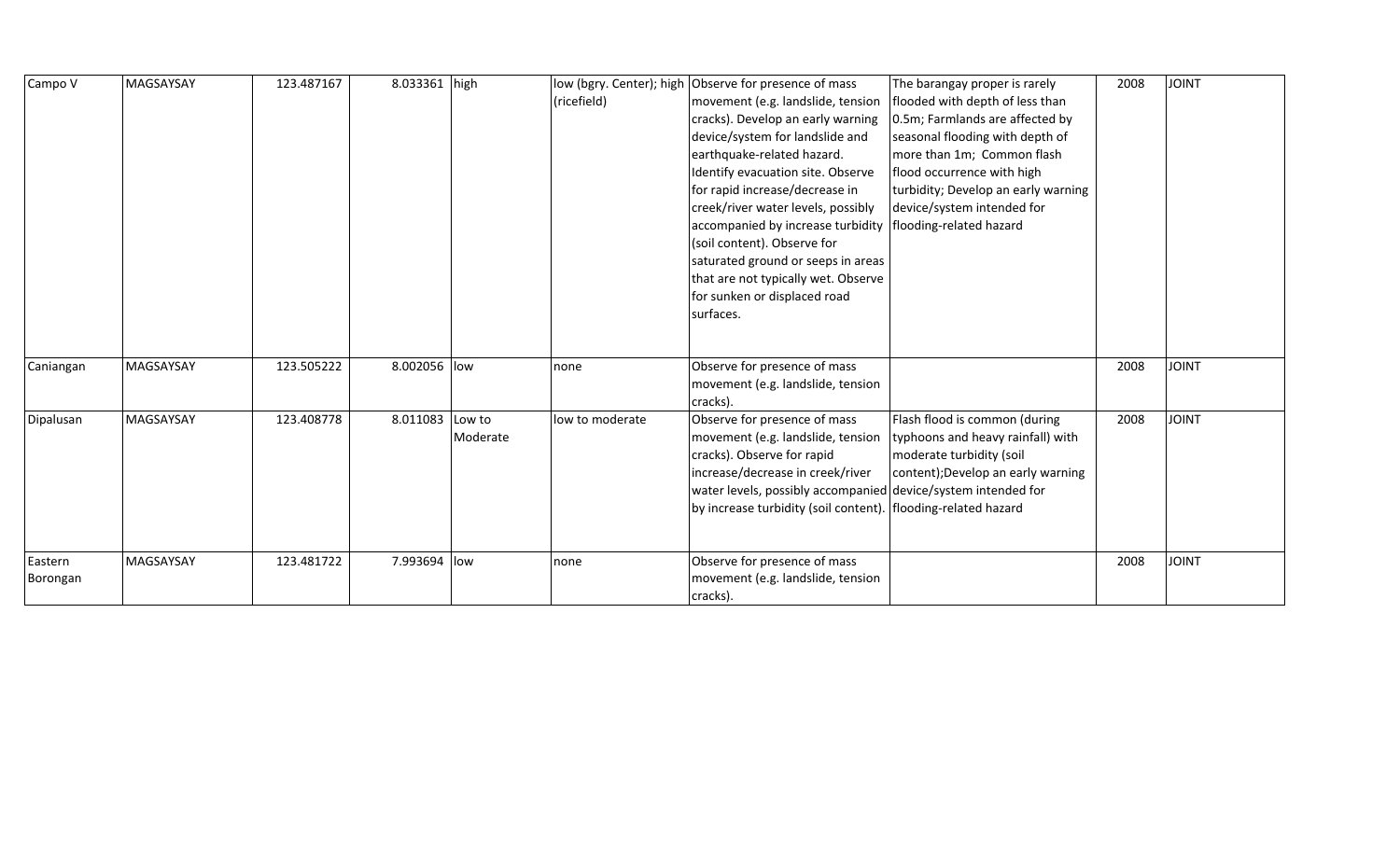| Esperanza | MAGSAYSAY | 123.476667 | 8.042222 high |                    | high | Observe for presence of mass<br>movement (e.g. landslide, tension<br>cracks). Develop an early warning<br>device/system for landslide and<br>earthquake-related hazard.<br>Identify evacuation site. Observe<br>for rapid increase/decrease in<br>creek/river water levels, possibly<br>accompanied by increase turbidity<br>(soil content). Observe for<br>saturated ground or seeps in areas<br>that are not typically wet. Observe<br>for sunken or displaced road<br>surfaces. | Seasonal flood frequency with<br>depth of more than 1m; Common<br>occurrence of flash flooding with<br>high turbidity; Develop an early<br>warning device/system intended for<br>flood-related hazards | 2008 | <b>JOINT</b> |
|-----------|-----------|------------|---------------|--------------------|------|------------------------------------------------------------------------------------------------------------------------------------------------------------------------------------------------------------------------------------------------------------------------------------------------------------------------------------------------------------------------------------------------------------------------------------------------------------------------------------|--------------------------------------------------------------------------------------------------------------------------------------------------------------------------------------------------------|------|--------------|
| Gapasan   | MAGSAYSAY | 123.441139 | 8.000778 low  |                    | none | Monitor progress of mass<br>movement (e.g landslide, tension<br>cracks); Observe for presence of<br>mass movement (e.g. landslide,<br>tension cracks).                                                                                                                                                                                                                                                                                                                             |                                                                                                                                                                                                        | 2008 | <b>JOINT</b> |
| Kauswagan | MAGSAYSAY | 123.424083 | 8.019389      | Low to<br>Moderate | none | Monitor progress of mass<br>movement (e.g landslide, tension<br>cracks); Observe for presence of<br>mass movement (e.g. landslide,<br>tension cracks).                                                                                                                                                                                                                                                                                                                             |                                                                                                                                                                                                        | 2008 | <b>JOINT</b> |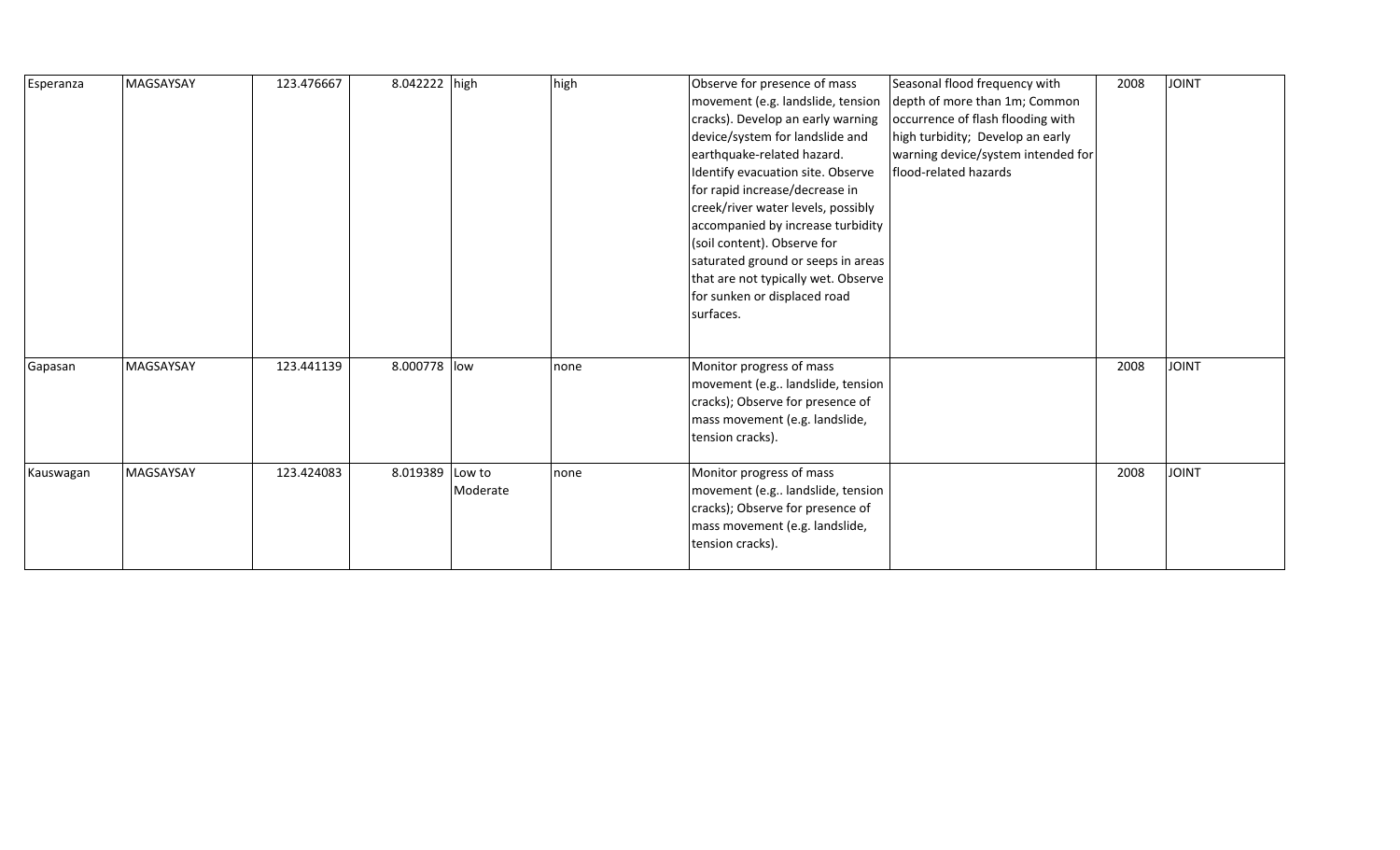| Katipunan          | MAGSAYSAY | 123.448917 | 8.053417 low |                                                          | high | Observe for presence of mass<br>movement (e.g. landslide, tension<br>cracks). Develop an early warning<br>device/system for landslide and<br>earthquake-related hazard.<br>Identify evacuation site. Observe<br>for rapid increase/decrease in<br>creek/river water levels, possibly<br>accompanied by increase turbidity<br>(soil content). Observe for<br>saturated ground or seeps in areas<br>that are not typically wet. Observe<br>for sunken or displaced road<br>surfaces.  | Seasonal flooding (usually on the<br>rainy period of June to October)<br>with depth of greater than 1m;<br>Flash flood is very common with<br>very high turbidity (soil content);<br>Develop an early warning<br>device/system intended for flood-<br>related hazards | 2008 | <b>JOINT</b> |
|--------------------|-----------|------------|--------------|----------------------------------------------------------|------|-------------------------------------------------------------------------------------------------------------------------------------------------------------------------------------------------------------------------------------------------------------------------------------------------------------------------------------------------------------------------------------------------------------------------------------------------------------------------------------|-----------------------------------------------------------------------------------------------------------------------------------------------------------------------------------------------------------------------------------------------------------------------|------|--------------|
| Lower<br>Sambuluan | MAGSAYSAY | 123.475222 | 7.962167 low |                                                          | none | Observe for presence of mass<br>movement (e.g. landslide, tension<br>cracks).                                                                                                                                                                                                                                                                                                                                                                                                       |                                                                                                                                                                                                                                                                       | 2008 | <b>JOINT</b> |
| Mabini             | MAGSAYSAY | 123.417111 |              | 8.047694 Moderate at<br>brgy. proper;<br>High at Purok 1 | low  | Observe for presence of mass<br>movement; (e.g. landslide, tension<br>cracks). Develop an early warning<br>device/system for landslide and<br>earthquake-related hazard.<br>Identify evacuation site. Observe<br>for rapid increase/decrease in<br>creek/river water levels, possibly<br>accompanied by increase turbidity<br>(soil content). Observe for<br>saturated ground or seeps in areas<br>that are not typically wet. Observe<br>for sunken or displaced road<br>surfaces. | Rarely flooded with depth of less<br>than 0.5m; Rare occurrence of flash<br>flood with low turbidity                                                                                                                                                                  | 2008 | <b>JOINT</b> |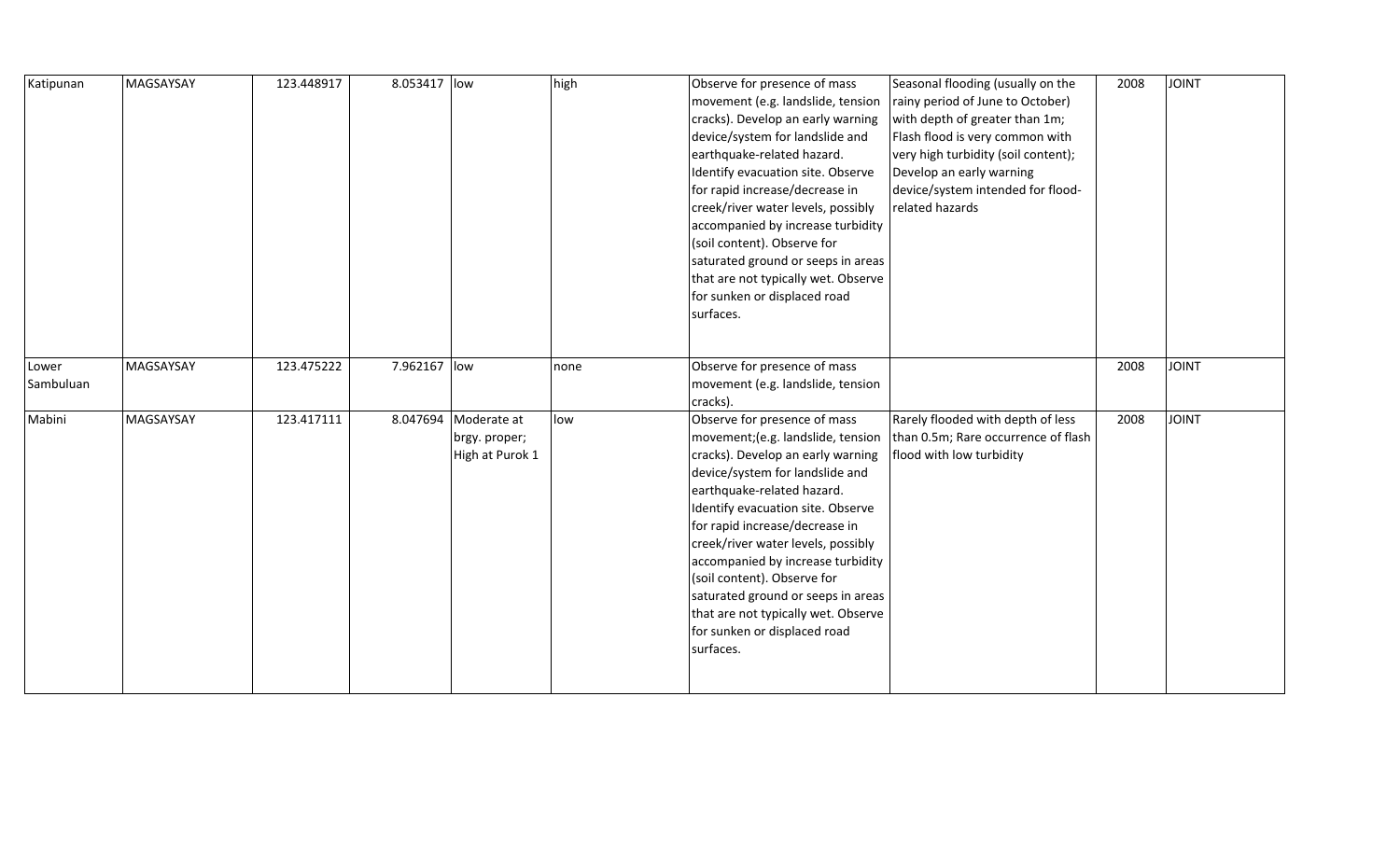| Magsaysay | MAGSAYSAY | 123.427778 | 8.061750 none | low |                                                                                                                                                                                                                                                                                                                                                                                                                                                                                                                                                                                                                      | Seasonal flooding with depth of less<br>than 0.5m; Common occurrence of<br>flash flooding with high turbidity;<br>Develop an early warning<br>device/system intended for flood-<br>related hazard; Identify evacuation<br>site; Observe for rapid<br>increase/decrease in creek/river<br>water levels, possibly accompanied<br>by increased turbidity (soil content) | 2008 | <b>JOINT</b> |
|-----------|-----------|------------|---------------|-----|----------------------------------------------------------------------------------------------------------------------------------------------------------------------------------------------------------------------------------------------------------------------------------------------------------------------------------------------------------------------------------------------------------------------------------------------------------------------------------------------------------------------------------------------------------------------------------------------------------------------|----------------------------------------------------------------------------------------------------------------------------------------------------------------------------------------------------------------------------------------------------------------------------------------------------------------------------------------------------------------------|------|--------------|
| Malating  | MAGSAYSAY | 123.431417 | 8.022583 low  | low | Observe for presence of mass<br>movement (e.g. landslide, tension<br>cracks).                                                                                                                                                                                                                                                                                                                                                                                                                                                                                                                                        | Rare flooding with depth of less<br>than 0.5m; Flash flood is rare with<br>low turbidity (soil content)                                                                                                                                                                                                                                                              | 2008 | <b>JOINT</b> |
| Paradise  | MAGSAYSAY | 123.478889 | 8.024861 high | low | Monitor progress of mass<br>movement (e.g. landslide, tension<br>cracks). Observe for presence of<br>mass movement (e.g. landslide,<br>tension cracks). Develop an early<br>warning device/system for<br>landslide and earthquake-related<br>hazard. Identify evacuation site.<br>Identify relocation site for<br>residents of Brgy. Paradise.<br>Constant communication and<br>updates with Brgy. Esperanza and<br>Municipality of Ramon Magsaysay.<br>Relocate about eighteen (18)<br>houses near top slopes and four<br>(4) at the footslope of potential<br>active landslide; including former<br>public market. | Rare flooding with depth of less<br>than 0.5m; Flash flood is rare with<br>low turbidity (soil content)                                                                                                                                                                                                                                                              | 2008 | <b>JOINT</b> |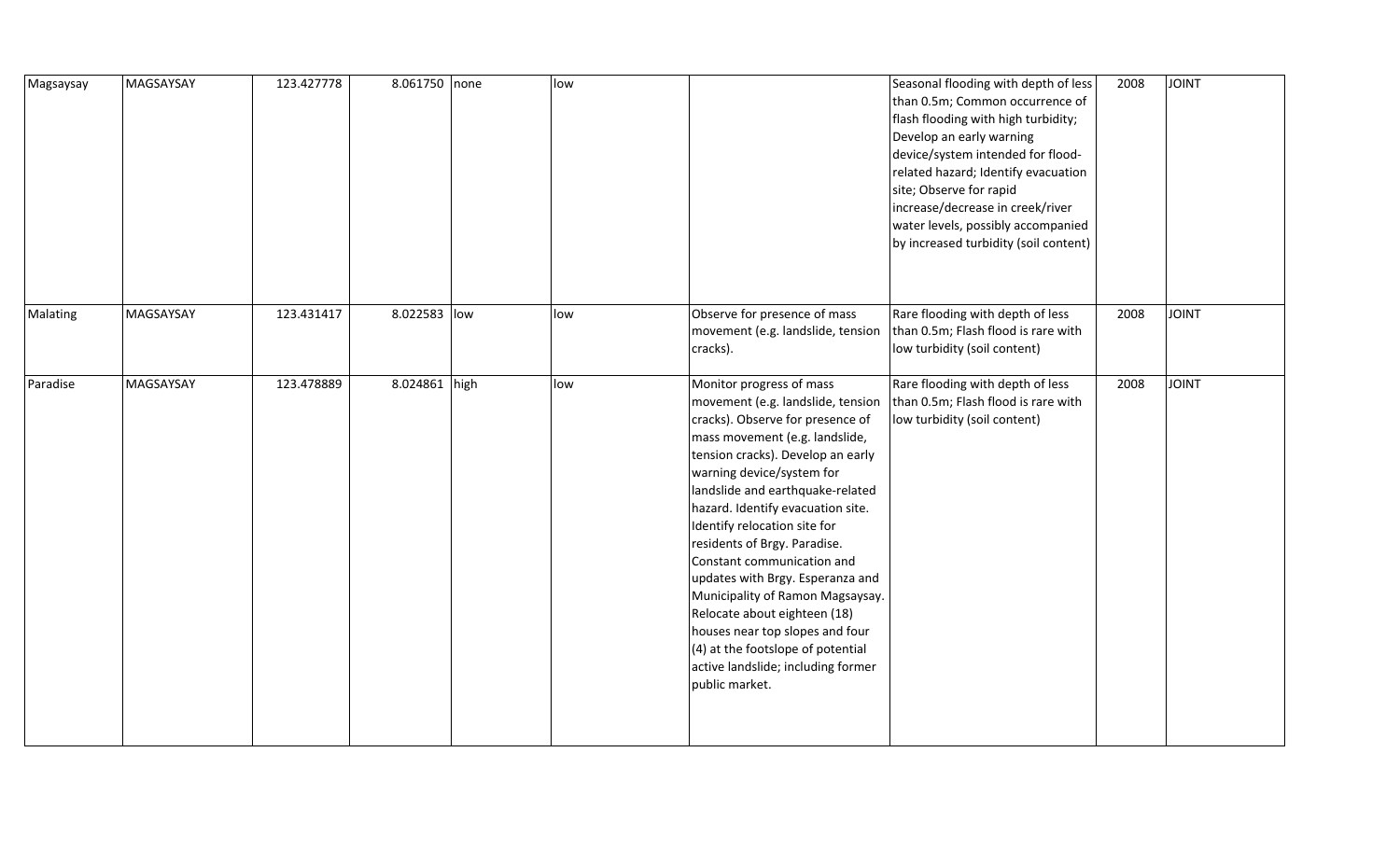| Pasingkalan         | MAGSAYSAY | 123.516278 |               | 8.014000 Moderate at<br>brgy. proper;<br>High at Purok 1,<br>$2, 3, 5$ and 6 | (Purok 7)        | low (bgry. Center); high Observe for presence of mass<br>movement (e.g. landslide, tension<br>cracks). Develop an early warning<br>device/system for landslide and<br>earthquake-related hazard.<br>Observe for rapid<br>increase/decrease in creek/river<br>by increase turbidity (soil content).<br>Observe for saturated ground or<br>seeps in areas that are not<br>typically wet. Observe for sunken<br>or displaced road surfaces. | The barangay proper is rarely<br>flooded with depth of less than<br>0.5m; Purok 7 is seasonally flooded<br>with depth of more than 1m;<br>Common occurrence of flash flood<br>with high turbidity; Develop an<br>early warning device/system<br>water levels, possibly accompanied intended for flood-related hazards | 2008 | <b>JOINT</b>  |
|---------------------|-----------|------------|---------------|------------------------------------------------------------------------------|------------------|------------------------------------------------------------------------------------------------------------------------------------------------------------------------------------------------------------------------------------------------------------------------------------------------------------------------------------------------------------------------------------------------------------------------------------------|-----------------------------------------------------------------------------------------------------------------------------------------------------------------------------------------------------------------------------------------------------------------------------------------------------------------------|------|---------------|
| Poblacion           | MAGSAYSAY | 123.484028 | 8.003639 none |                                                                              | none             |                                                                                                                                                                                                                                                                                                                                                                                                                                          |                                                                                                                                                                                                                                                                                                                       | 2008 | <b>JOINT</b>  |
| <b>Bambong Daku</b> | MAGSAYSAY | 123.464861 |               | 8.033667   moderate                                                          | low              | Observe for presence of mass<br>movement (e.g. landslide, tension<br>cracks). Observe for saturated<br>ground or seeps in areas that are<br>not typically wet; Observe for<br>sunken or displaced road surfaces.                                                                                                                                                                                                                         | Rare flood frequency with depth<br>less than 0.5m; Rare occurrence of<br>flash flood with low turbidity (soil<br>content)                                                                                                                                                                                             | 2008 | <b>JOINT</b>  |
| San Fernando        | MAGSAYSAY | 123.449556 | 8.013556 low  |                                                                              | low              | Observe for presence of mass<br>movement (e.g. landslide, tension<br>cracks).                                                                                                                                                                                                                                                                                                                                                            | Rare flooding with depth of less<br>than 0.5m; Flash flood is rare with<br>low turbidity (soil content)                                                                                                                                                                                                               | 2008 | <b>TINIOL</b> |
| Sapaanding          | MAGSAYSAY | 123.464389 | 7.975083 low  |                                                                              | moderate (creek) | Monitor progress of mass<br>movement (e.g. landslide, tension<br>cracks). Observe for presence of<br>mass movement (e.g. landslide,<br>tension cracks). Observe for rapid<br>increase/decrease in creek/river<br>water levels, possibly accompanied<br>by increase turbidity (soil content).                                                                                                                                             | Flash flood is very common along<br>the channels of Tukuran River, Sapa<br>Anding Creek and Sapabalya Creek<br>with low turbidity affecting the<br>ricefields; Observe for rapid<br>increase/decrease in creek/river<br>water levels, possibly accompanied<br>by increased turbidity (soil content)                   | 2008 | <b>JOINT</b>  |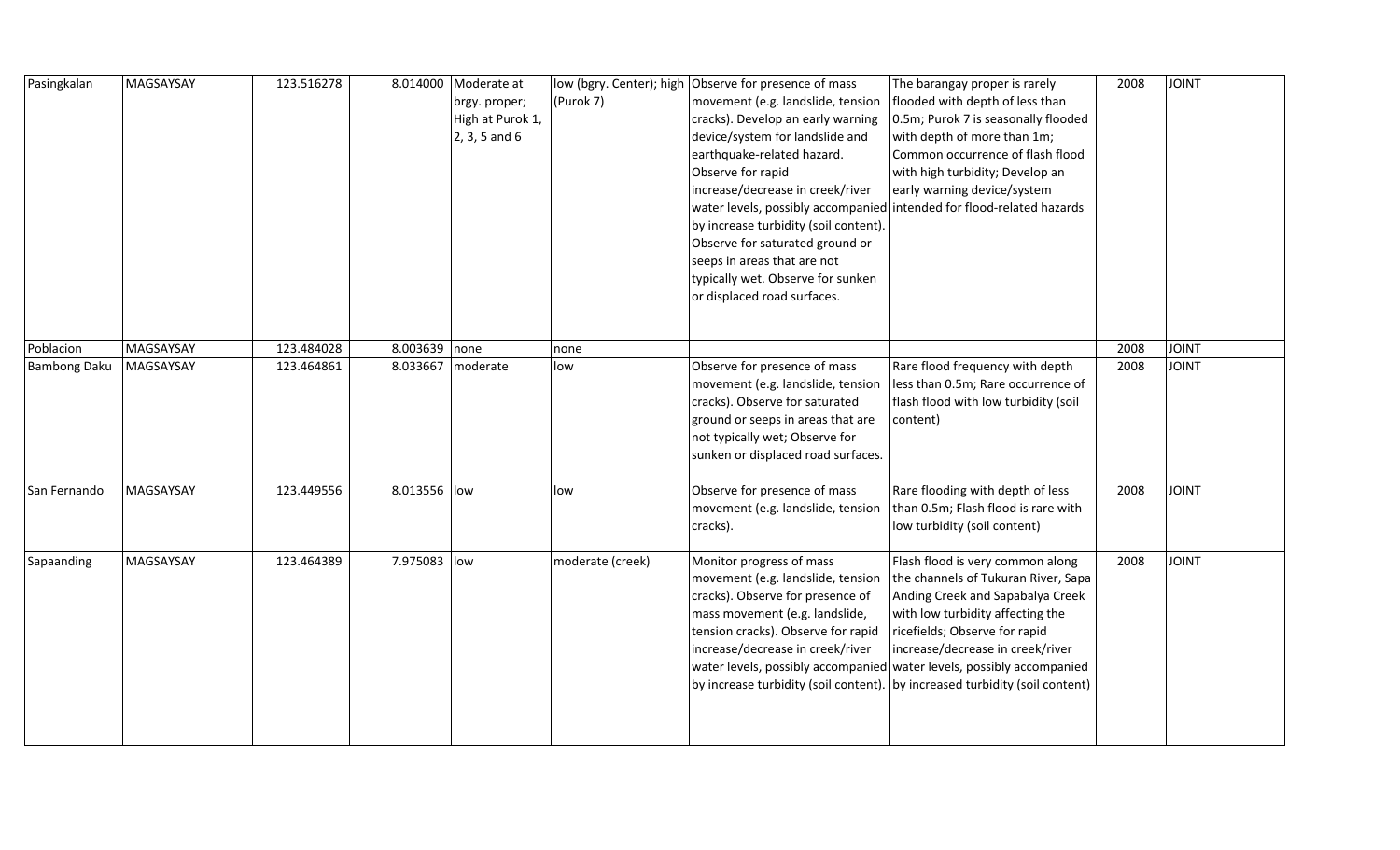| Santo Rosario | MAGSAYSAY | 123.427500 | 7.989333 low    |                                                           | moderate                    | Monitor progress of mass<br>movement (e.g. landslide, tension<br>cracks). Observe for presence of<br>mass movement (e.g. landslide,<br>tension cracks). Observe for rapid<br>increase/decrease in creek/river<br>water levels, possibly accompanied Observe for rapid<br>by increase turbidity (soil content).                             | Seasonal flood occurrence with<br>depth of less than 1m and can last<br>for 12 hours; Inundation of rivers<br>(Tukuran, Gapasan and Sto.<br>Rosario) causes the flood that<br>affects the agricultural lands;<br>increase/decrease in creek/ river<br>water levels, possibly accompanied<br>by increased turbidity (soil content) | 2008 | <b>JOINT</b> |
|---------------|-----------|------------|-----------------|-----------------------------------------------------------|-----------------------------|--------------------------------------------------------------------------------------------------------------------------------------------------------------------------------------------------------------------------------------------------------------------------------------------------------------------------------------------|-----------------------------------------------------------------------------------------------------------------------------------------------------------------------------------------------------------------------------------------------------------------------------------------------------------------------------------|------|--------------|
| Sinaguing     | MAGSAYSAY | 123.411750 | 8.023278 Low to | Moderate                                                  | moderate (Tukuran<br>River) | Monitor progress of mass<br>movement (e.g. landslide, tension<br>cracks). Observe for presence of<br>mass movement (e.g. landslide,<br>tension cracks). Observe for rapid<br>increase/decrease in creek/river<br>by increase turbidity (soil content).                                                                                     | Flash flood is very common along<br>the channels of Tukuran River with<br>moderate turbidity that overflows<br>to the roads; Observe for rapid<br>increase/decrease in creek/river<br>water levels, possibly accompanied<br>water levels, possibly accompanied by increased turbidity (soil content)                              | 2008 | <b>JOINT</b> |
| Switch        | MAGSAYSAY | 123.483056 |                 | 8.041611 Low at brgy.<br>proper; High at<br>Purok 1 and 2 | high (purok 5)              | Observe for presence of mass<br>movement (e.g. landslide, tension<br>cracks). Develop an early warning<br>device/system for landslide and<br>earthquake-related hazard.<br>Observe for rapid<br>increase/decrease in creek/river<br>water levels, possibly accompanied for Purok 5; Activate BDCC<br>by increase turbidity (soil content). | Rare flooding occurrence; Flood<br>depth in Brgy. Proper is less than<br>0.5m; Flood depth in Purok 5 can<br>reach up to more than a meter;<br>Flash flood occurrence is common<br>with moderate turbidity; Identify<br>evacuation and/or relocation site                                                                         | 2008 | <b>JOINT</b> |